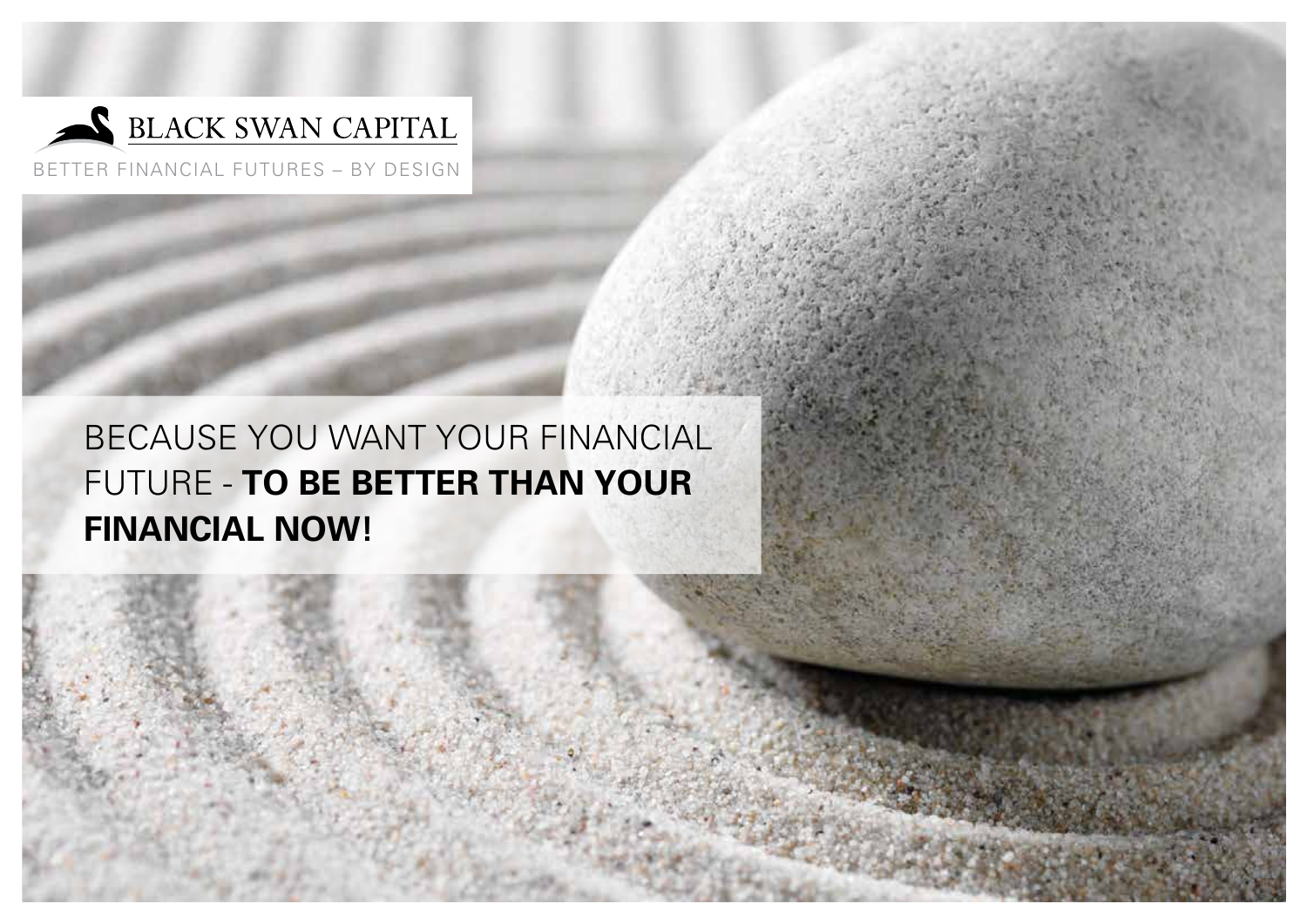# FINANCIAL ADVICE FOR THE WAY YOU ARE – **AND WANT TO BE**.

There's never been a better time to take control of your financial now – and your financial future. Recent events have focussed many people's minds on the wisdom of seeking out expert financial advice so they can better plan, manage and **maximise the potential of their money**.

## **Introducing Black Swan Capital.**

In choosing Black Swan Capital you will have chosen to work with a company of qualified professionals dedicated to helping you make your money work harder, by taking a wider view of the world of finance, whilst managing your exposure to risk.

## **Better financial futures – by design.**

And because we fully recognise that your circumstances are like no one else's we've developed a range of **By Design** service levels, created to meet your financial needs and ambitions. Your Black Swan Capital financial adviser will help you to choose which service level is right for you – **so you ONLY pay for the services you actually use**.

## **HOW WE WORK.**

#### **1. Getting to know you.**

At our first meeting together we will work to understand your personal circumstances, your current financial arrangements, your objectives and ambitions, and your attitude to risk.

## **2. Explaining our charges.**

Black Swan Capital advisers will fully explain how our fees relate to the expert advice we provide. We make certain our clients only pay for the services they really need.

## **3. Becoming a Black Swan Capital client.**

Before we are able to action any of the recommendations on your personalised financial plan, we will ask you to read, carefully consider, then sign a Client Agreement.

## **4. Designing your plan.**

The information you provide will enable your Black Swan Capital adviser to create his or her recommendation and present you with your financial plan – a document personalised to your current and future needs and goals.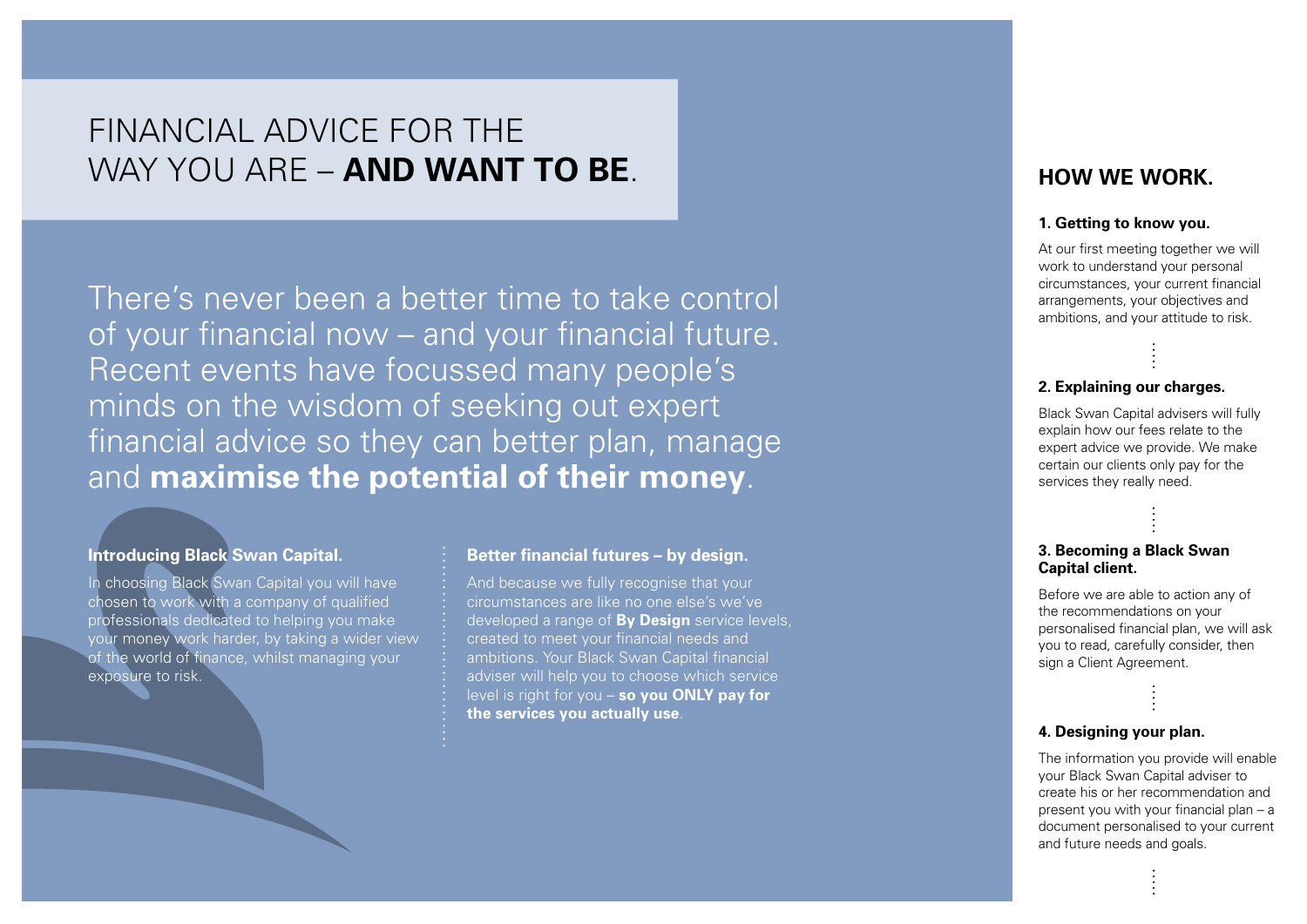Because we understand that not everyone is the same, we offer different levels of on-going service designed to meet your specific needs and expectations. **Which of these statements sounds most like you?**

## **I'd like the idea of an 'as and when' service.**

'I want a service that offers me financial advice as and when I need it. I understand there are others more experienced than I to get me the right products to suit my needs'.

**I have specific financial needs, so I'd like access to an adviser when I need the advice most.**

'I want to build capital by making investments and savings because I have specific financial goals in mind, including saving for my retirement. I don't have 'life changing' sums of money, so I want to make the best of what I have – now and in the future.

**I have complex financial needs, so I'd like access to my adviser all of the time.**

'I have the means and the flexibility to make savings and investments, accumulate money for my pension, investing in my children and more. I like the idea that someone is continually working on my behalf. But it sounds difficult and I can't afford any mistakes by doing it myself'.

#### **5. Putting your plan into action.**

Your financial adviser – and if required other Black Swan Capital advisers with specialist skills – will be responsible for arranging and documenting your investments.

### **6. A service level to suit your needs.**

We offer three levels of on-going service – each designed with features and benefits to suit individual needs and all offering excellent value for money.

## **7. Building long-term relationships.**

It is important that you regularly review your financial arrangements, and if necessary re-balance them should your circumstances or ambitions change. Black Swan Capital will also keep up-to-date with economic developments and emerging financial trends to make certain your money continues to work as hard as it possibly can.

It is important to us that you fully understand the contents of this brochure.

**Do you have any questions?** 'OK, let's move on.'



**Does this sound like you? Does this sound like you? Does this sound like you?**



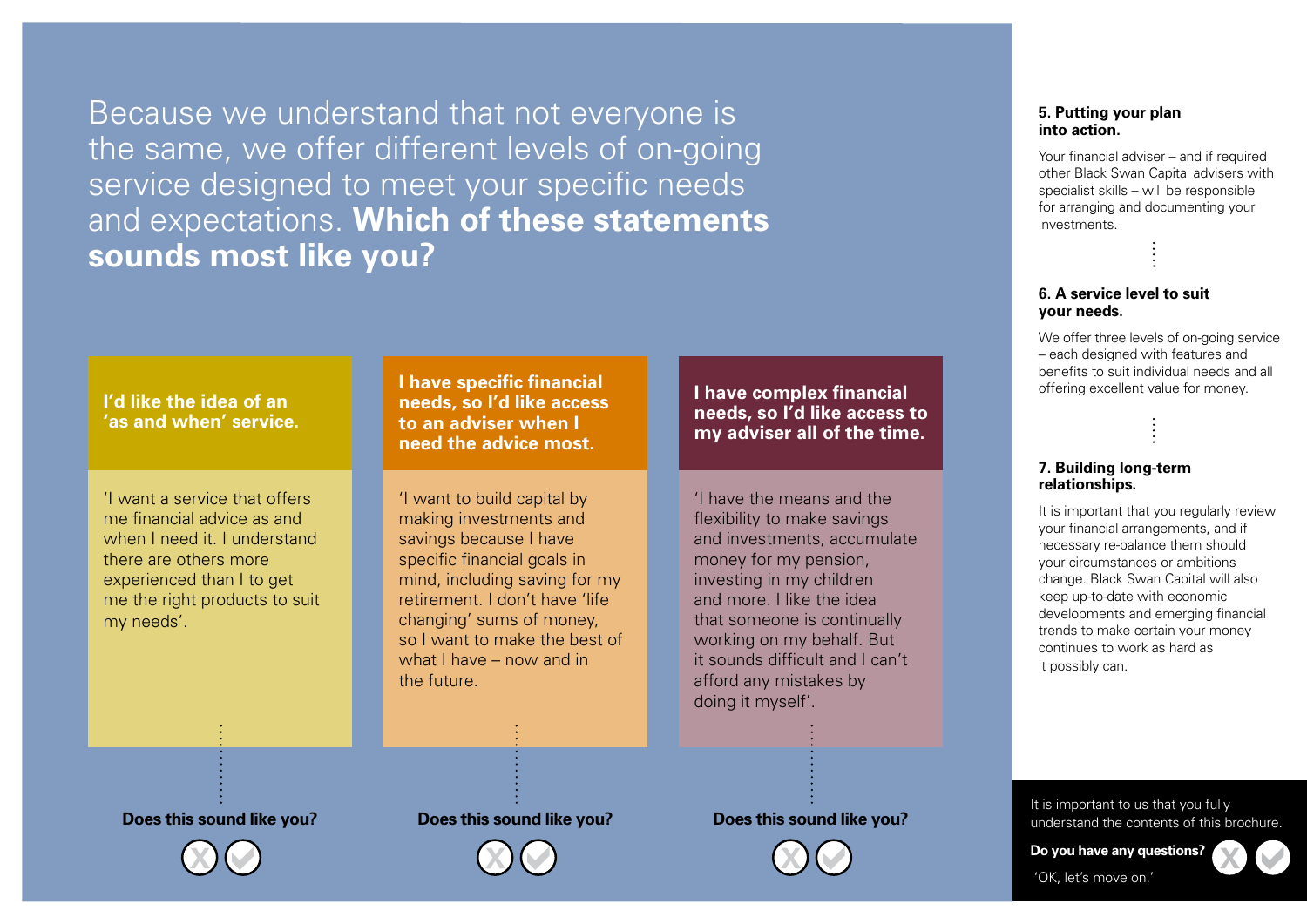# SERVICE LEVELS WE BELIEVE WILL **MATCH YOUR REAL NEEDS.**

Black Swan Capital has designed three levels of service we believe will meet your needs, help you reach your financial goals and ensure you only pay for the services you really need. **There are now more features and benefits than ever before**.



**By Design – by need**

This service is typically for clients looking for advice on purchasing financial products - **as and when they need them**.



**By Design – Financial Advice**

This service is typically for clients requiring more access to a financial adviser - **to meet specific needs and goals**.



**By Design – Wealth Management**

This service is typically for clients requiring even greater access and involvement from a financial adviser – **to meet more long term ambitions**.





If appropriate, you can access an internet based platform where some or all of your assets are held.



We look at the investments you own and determine whether they can be consolidated into a more modern, efficient and lower cost solution.



Shows the breakdown of all your assets, where they are held and how they have performed.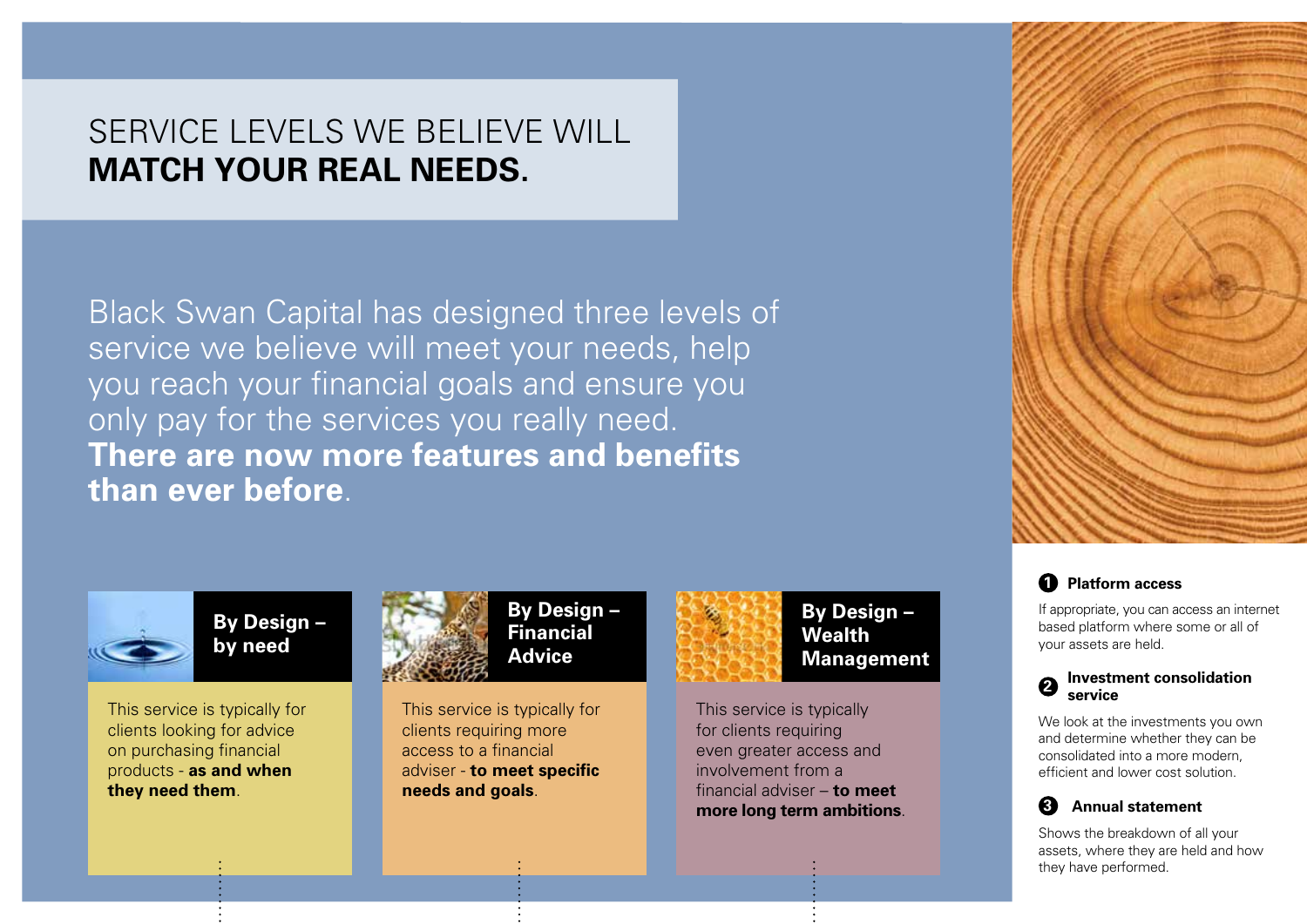



## **Portfolio rebalancing 4**

The process of periodically adjusting the mix of funds in your investments to meet your changing needs.

## **Client portal access 5**

Online access to a special area of our back office so you can see up-to-date information that we hold for your and your investment and to allow a secure document exchange between us and you.

It is important to us that you fully understand the contents of this brochure.

**Do you have any questions?**

OK. Let's move on.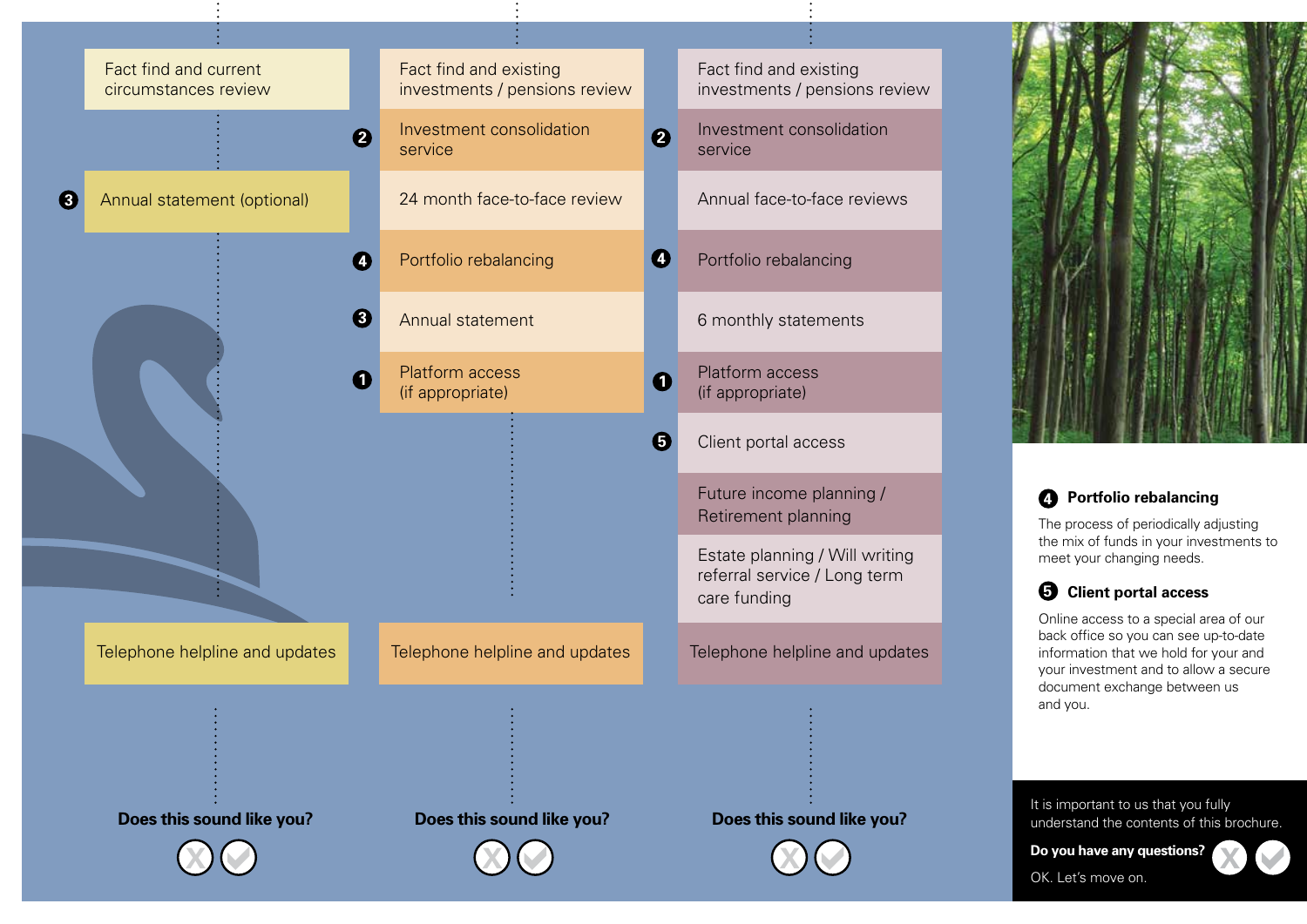# EXPERT FINANCIAL ADVICE **WORTH PAYING FOR**.

We're rightly proud of the advice we provide and the positive effect it has on our client's financial arrangements. **We are dedicated to demonstrating that the fees we charge offer the very best value for money**.

## **INITIAL CHARGE**

This charge covers the first 'getting to know you' meeting, your personalised financial plan, and the management and implementation of the products and services we arrange on your behalf.

## **Typical fee examples.\***

Here are some typical examples for Black Swan Capital clients:

Our charge for this service is based on a percentage of the amount you invest and/or transfer. These charges are applied as follows but are usually subject to a minimum of £500.

**Up to £150,000 – 3%, with a maximum of £3,000**

**Up to £150,001 to £500,000 – 2%, with a maximum of £5,000**

**Up to £500,001 and above – 1%, with a maximum of £10,000**



**\*All charges shown here are representational and do not take into account individual client requirements.**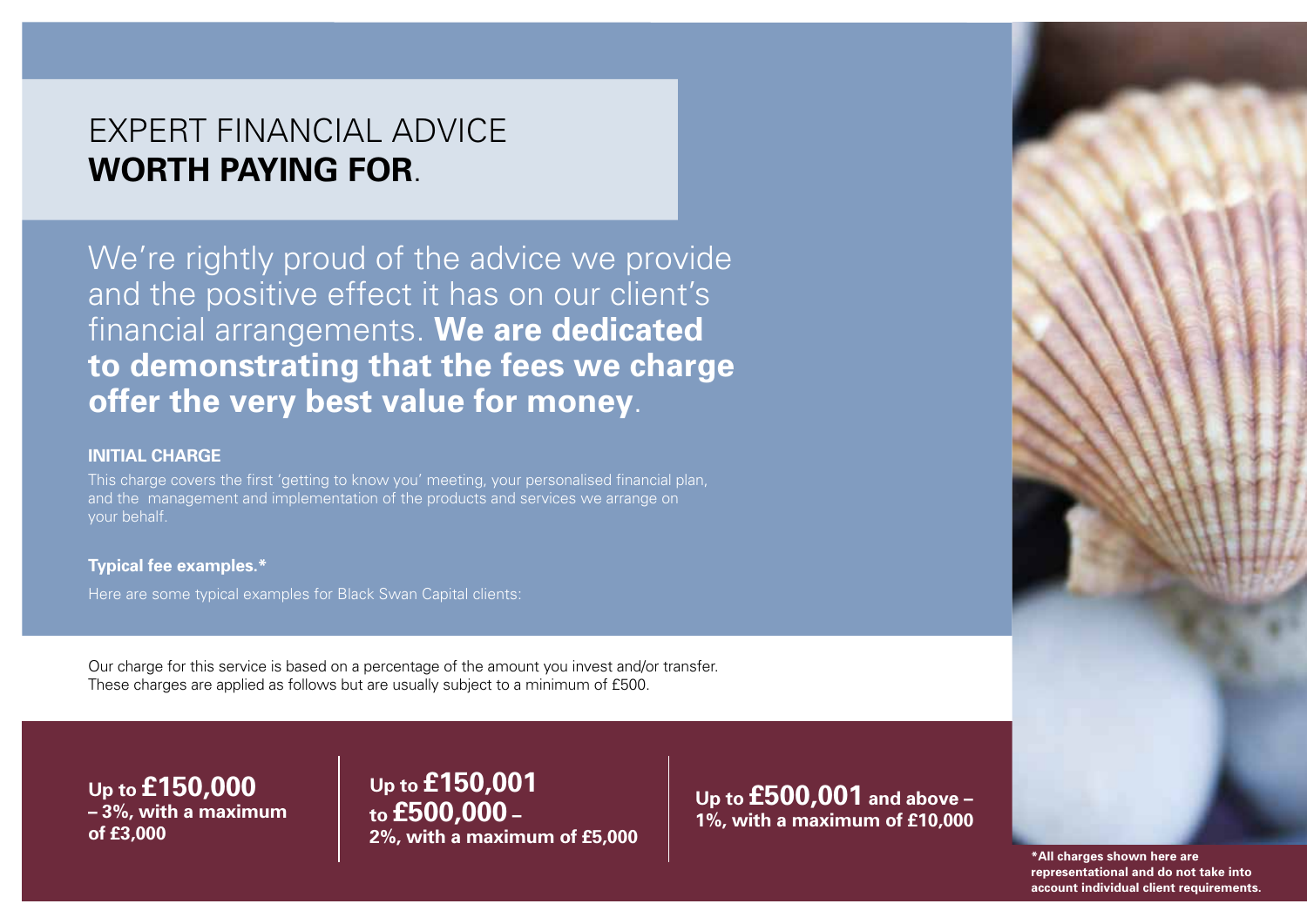This payment can either be taken from your investment upon receipt by the policy provider or paid directly by you. Where we receive such a payment we will waive our 'financial review and recommendation' fee by the same amount. Under rare circumstances it may be necessary to charge more or less than the standard charging structure. If this is the case, the exact fee will be discussed with you before any work is agreed.

## **Maximum Initial Charge**

Unlike many firms offering financial advice, Black Swan Capital offers a maximum initial charge **beyond which you will not be asked to pay more**. No Black Swan Capital client will pay more than £10,000 regardless of the value of the business we arrange on your behalf, expect in exceptional circumstances. Your Adviser will discuss this with you up front.

## **Optional on-going charge**

Should you decide to work with Black Swan Capital to meet your long term ambitions, this charge covers the day-to-day management of your financial affairs over and above the initial charge, and for as long as you continue to receive financial advice from Black Swan Capital.

This charge covers the annual reviews and any further recommendations we make and implement on your behalf.

## **Typical on-going charges.\***

Here are some typical examples for Black Swan Capital clients:



**By Design - Point of need**

Business value of **£50,000 = £300 optional fee per annum**



Business value of **£200,000 = £1,200 fee per annum**



**By Design – Wealth Management**

Business value of **£500,000 = £3,000 fee per annum** **Additional a la carte services** 

Black Swan Capital also offers a range of additional services available on request and outside of the By Design service levels. These include:

- Investment Planning
- Retirement Planning
- Retirement Income Options
- Personal and Business Protection – Life and Ill Health.
- Efficient Tax Planning
- Inheritance Tax and Wealth Succession planning
- Long Term Care
- Probate

**Please ask your adviser for further details.**

**\*All charges shown here are representational and do not take into account individual client requirements.**

It is important to us that you fully understand the contents of this brochure.

**Do you have any questions?**

OK. Let's move on.



All Black Swan Capital on-going service propositions have a 0.6% charge based on the total value of the assets we are managing on your behalf.



**Does this sound like you? Does this sound like you? Does this sound like you?**